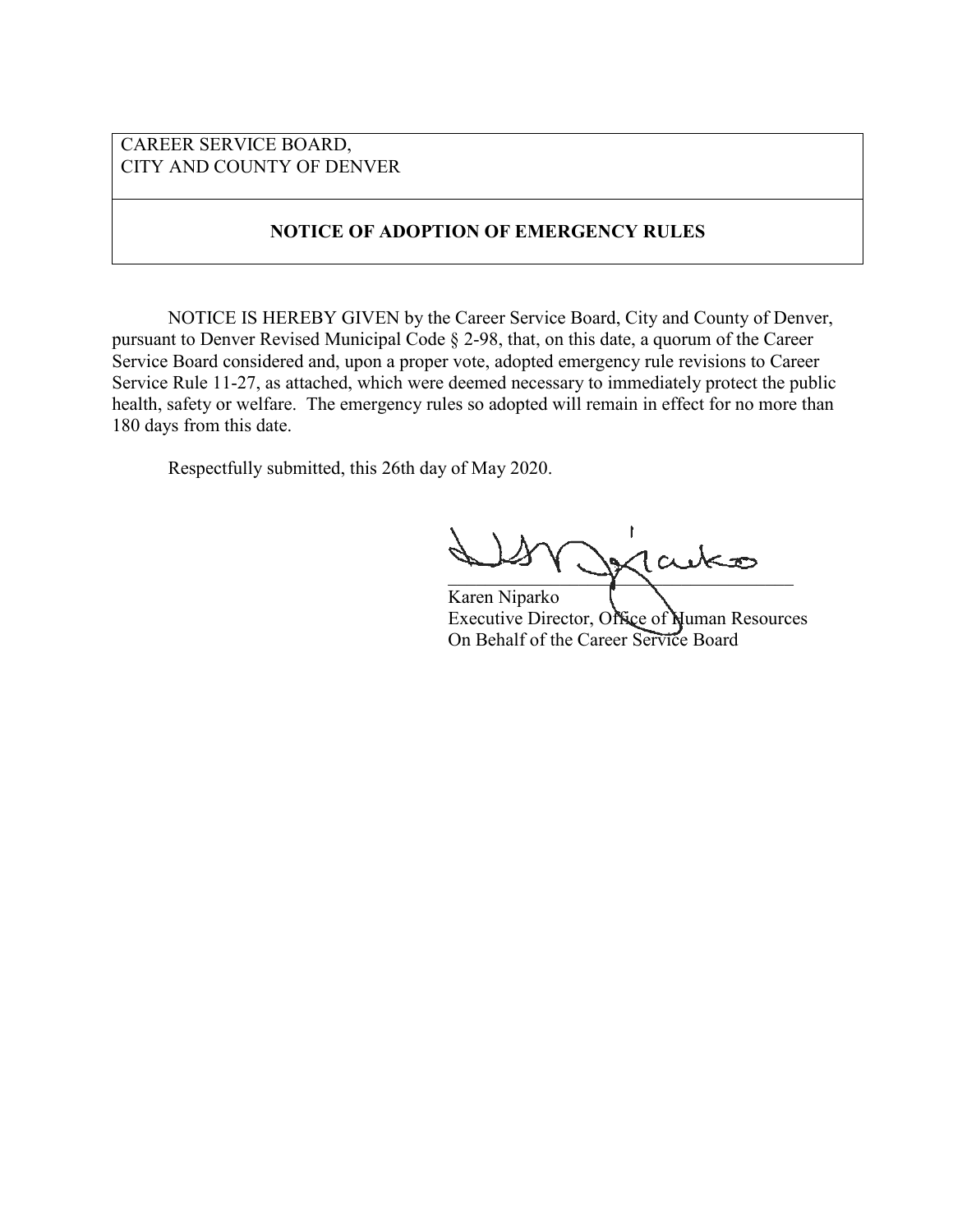## 11-27 **Budget Required Furlough**

(Emergency Rule Revision Effective May 26, 2020, expires November 22, 2020)

If the Mayor of the City and County of Denver decides or allows appointing authorities to furlough employees due to budgetary reasons, the following Career Service Rule applies:

- A. This Rule is intended to comply with the Fair Labor Standards Act regulation 29 C.F.R. § 541.710, which permits furloughs for budgetary reasons without affecting the exemption status of an overtime exempt employee except in the workweek in which the furlough occurs and for which the employee's pay is accordingly reduced. Furlough hours are not considered hours worked for purposes of calculating overtime.
- B. In order to ensure the cost savings that furloughs are intended achieve, during the workweek in which an employee takes one or more furlough days, the furlough hours taken and hours actually worked plus any paid leave taken (including holidays and comp time used) should not total more than forty (40) hours. A work day is eight (8) hours for the purposes of this rule. An employee who exceeds this 40-hour limitation will not get full credit for the furlough hours taken in that week. Instead, those furlough hours will be reduced in proportion to the overage and will have to be made up on another day, preferably within the same payroll period.
- C. The Department of Finance will determine how furloughs declared by the Mayor, other than scheduled furlough days, will be implemented, including whether they may be taken in less than eight (8) hour increments. When the Mayor has allowed an appointing authority to furlough employees, the appointing authority may determine how such furloughs will be implemented, including whether they may be taken in less than eight (8) hour increments.
- D. The Mayor may exempt certain employees from a mandatory furlough in order to maintain essential City services or for other necessary business reasons.
- E. During the period of time in which the Mayor has declared mandatory furloughs, employees may take additional voluntary furlough days with the prior approval of the employee's appointing authority. Except as otherwise provided, the same rules apply to voluntary furloughs that apply to mandatory furloughs.

## F. **Maintenance of benefits**:

An employee on a furlough is entitled to;

a. Have the City continue paying its share of the employee's health, dental, and life insurance premiums.